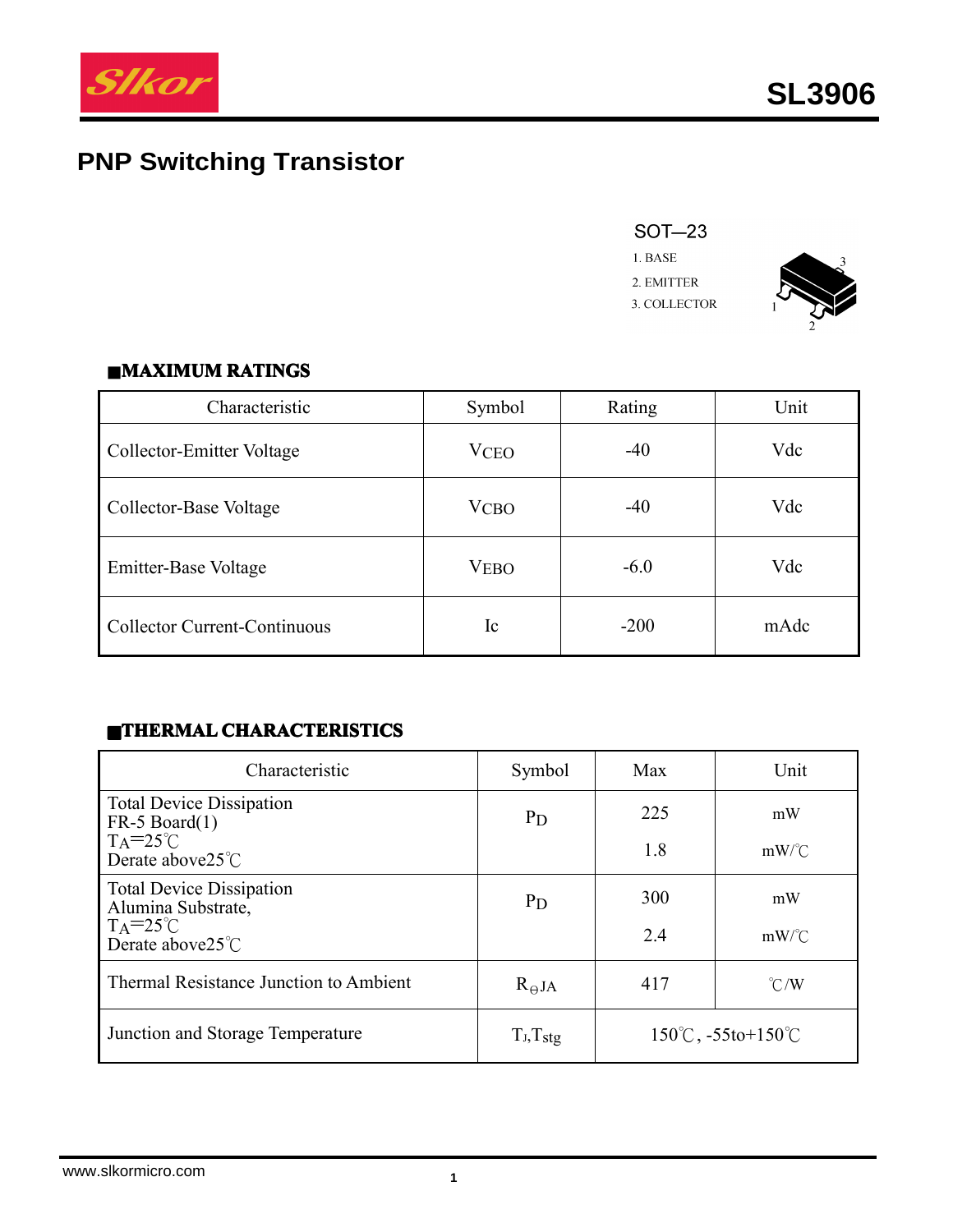

# ■**ELECTRICAL ELECTRICALCHARACTERISTICS CHARACTERISTICS**

# **(T**A**<sup>=</sup>25**℃ **unless otherwise noted )**

#### **CHARACTERISTICS**

| Characteristic                                                                           | Symbol      | Min    | <b>Max</b> | Unit |
|------------------------------------------------------------------------------------------|-------------|--------|------------|------|
| Collector-Emitter Breakdown Voltage(3)<br>$(Ic=-1.0 \text{m} \text{A} \text{d}c, I_B=0)$ | V(BR)CEO    | $-40$  |            | Vdc  |
| Collector-Base Breakdown Voltage<br>$(Ic=-10 \mu \text{ Adc}, IE=0)$                     | V(BR)CBO    | $-40$  |            | Vdc  |
| Emitter-Base Breakdown Voltage<br>$(I_E = -10 \mu \text{ Adc}, I_C = 0)$                 | V(BR)EBO    | $-6.0$ |            | Vdc  |
| <b>Base Cutoff Current</b><br>$(VCE = -30Vdc, VEB = -3.0 Vdc)$                           | <b>IBEX</b> |        | $-50$      | nAdc |
| <b>Collector Cutoff Current</b><br>$(VCE = -30Vdc, VEB = -3.0Vdc)$                       | <b>ICEX</b> |        | $-50$      | nAdc |

# ■**ON CHARCTERISTICS(2) CHARCTERISTICS(2)**

| Characteristic                                                                                                                                                   | Symbol   | Min     | Max                | Unit |
|------------------------------------------------------------------------------------------------------------------------------------------------------------------|----------|---------|--------------------|------|
| DC Current Gain                                                                                                                                                  | $h_{PE}$ |         |                    |      |
| $(I_c=-0.1 \text{m} \text{A} \text{d}c$ , $V_{CE}=-1.0 \text{V} \text{d}c$                                                                                       |          | 40      |                    |      |
| $(I_c = -1.0 \text{m} \text{A} \text{d}c$ , $V_{CE} = -1.0 \text{V} \text{d}c$                                                                                   |          | 70      |                    |      |
| $(I_c = -10 \text{m} \text{A} \text{d}c, \text{V} \text{C} \text{E} = -1.0 \text{V} \text{d}c)$                                                                  |          | 100     | 300                |      |
| $(I_c=-50$ mAdc, VCE=-1.0Vdc)                                                                                                                                    |          | 60      |                    |      |
| $(I_c = -100 \text{m} \text{A} \text{d}c$ , $V_{CE} = -1.0 \text{V} \text{d}c$                                                                                   |          | 30      |                    |      |
| <b>Collector-Emitter Saturation Voltage</b><br>$(I_c = -10 \text{m} \text{Ad}c, I_B = -1.0 \text{m} \text{Ad}c)$<br>$(I_c = -50$ mAdc, I <sub>B</sub> =-5.0mAdc) | VCE(sat) |         | $-0.25$<br>$-0.4$  | Vdc  |
| <b>Base-Emitter Saturation Voltage</b><br>$(I_c = -10 \text{m} \text{Ad}c, I_B = -1.0 \text{m} \text{Ad}c)$<br>$(I_c = -50$ mAdc, I <sub>B</sub> =-5.0mAdc)      | VBE(sat) | $-0.65$ | $-0.85$<br>$-0.95$ | Vdc  |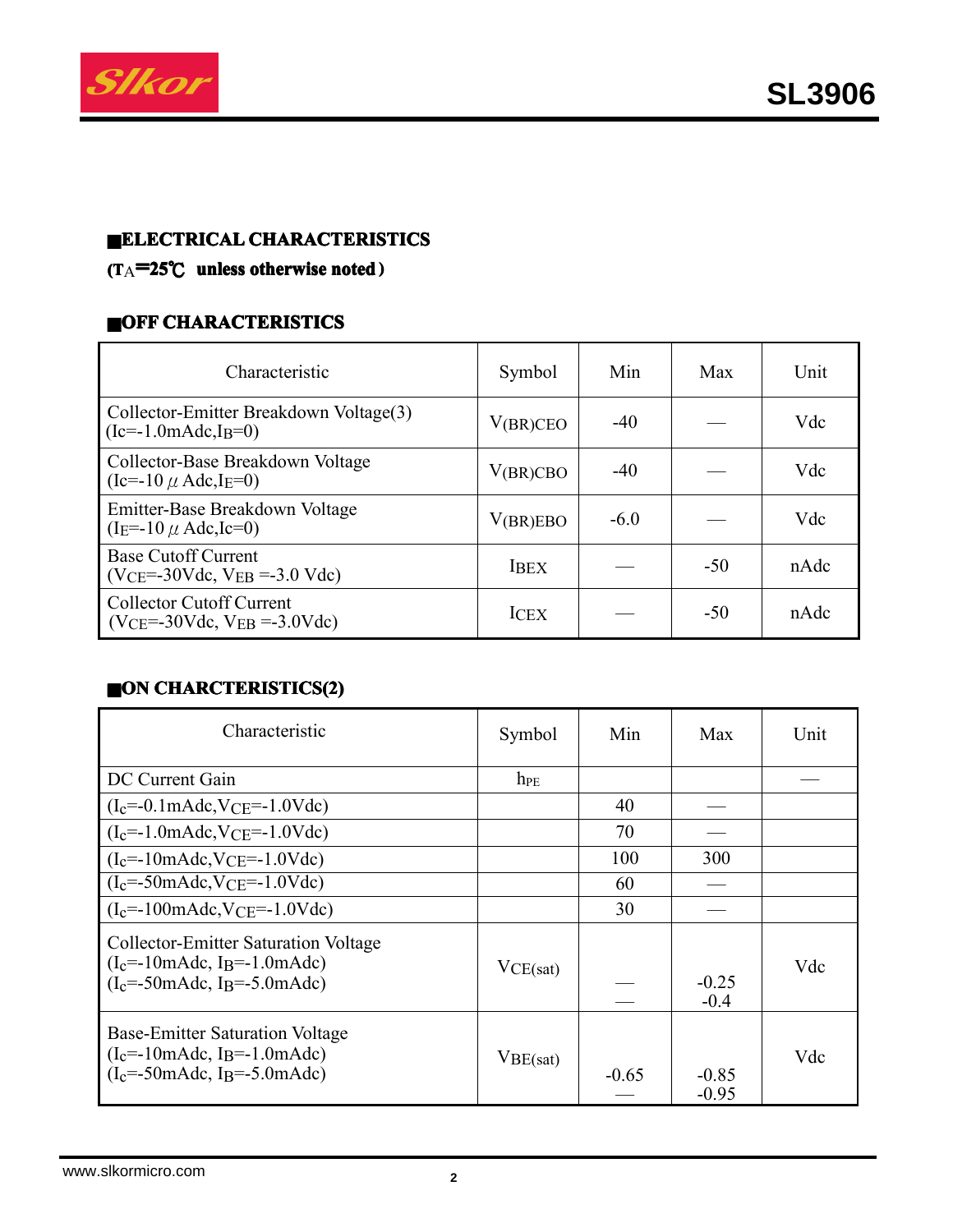

# ■**SMALL-SIGNAL SMALL-SIGNALCHARACTERISTICS CHARACTERISTICS**

| Characteristic                                                                                                                      | Symbol          | Min | Max | Unit                      |
|-------------------------------------------------------------------------------------------------------------------------------------|-----------------|-----|-----|---------------------------|
| Current-Gain-Bandwidth Product<br>$(I_c = 10 \text{m} \text{A} \text{d}c$ , $V_{CE} = 20 \text{V} \text{d}c$ , $f = 100 \text{MHz}$ | $f_T$           | 300 |     | <b>MHz</b>                |
| <b>Output Capacitance</b><br>$(VCB=-5.0Vdc, IE=0, f=1.0MHz)$                                                                        | $C_{\rm obo}$   |     | 4.0 | pF                        |
| <b>Input Capacitance</b><br>$(VEB=-0.5Vdc, I_C=0, f=1.0MHz)$                                                                        | $C_{ibo}$       |     | 8.0 | pF                        |
| Input Impedance<br>$(VCE=-10Vdc, IC=-1.0mAdc, f=1.0KHz)$                                                                            | $h_{ie}$        | 1.0 | 10  | $k\Omega$                 |
| Voltage Feedback Ratio<br>(VCE=-10Vdc, IC=-1.0mAdc, $f=1.0$ KHz)                                                                    | $h_{\text{re}}$ | 0.5 | 8.0 | $\times$ 10 <sup>-4</sup> |
| Small-Signal Current Gain<br>$(VCE=-10Vdc, IC=-1.0mAdc, f=1.0KHz)$                                                                  | h <sub>fe</sub> | 100 | 400 |                           |
| <b>Output Admittance</b><br>$(VCE=-10Vdc, IC=-1.0mAdc, f=1.0KHz)$                                                                   | $h_{oe}$        | 1.0 | 40  | $\mu$ mhos                |
| Noise Figure<br>$(V_{CE} = -5.0 Vdc, I_C = -100 \mu \text{ Adc}, Rs = 1.0 k \Omega = 1.0 KHz)$                                      | NF              |     | 5.0 | dB                        |

# ■**SWITCHING CHARACTERISTICS CHARACTERISTICS CHARACTERISTICS**

|              | Characteristic                                                                                |                | Min | Max | Unit |
|--------------|-----------------------------------------------------------------------------------------------|----------------|-----|-----|------|
| Delay Time   | $(V_{CC} = -3.0 \text{Vdc}, V_{BE} = -0.5 \text{Vdc},$                                        | t <sub>d</sub> |     | 35  |      |
| Rise Time    | $I_C = -10$ mAdc, $I_{B1} = -1.0$ mAdc)                                                       | $t_{r}$        |     | 35  | ns   |
| Storage Time | $(V_{CC} = -3.0 \text{Vdc}, I_C = -10 \text{m} \text{Adc},$<br>$I_{B1} = I_{B2} = -1.0$ mAdc) | $t_{\rm s}$    |     | 225 |      |
| Fall Time    |                                                                                               | $t_f$          |     | 75  | ns   |

- 1. FR-5= $1.0 \times 0.75 \times 0.062$ in.
- 2. Alumina=0.4×0.3×0.024in.99.5%alumina.
- 3. Pulse Width<300us;Duty Cycle<2.0%.
- 4. Pulse Test: Pulse Width \lequity Cycle \lequity Cycle \lequity Cycle \lequity Cycle \lequity Cycle \lequity Cycle \lequity Cycle \lequity Cycle \lequity Cycle \lequity Cycle \lequity Cycle \lequity Cycle \lequity Cycle